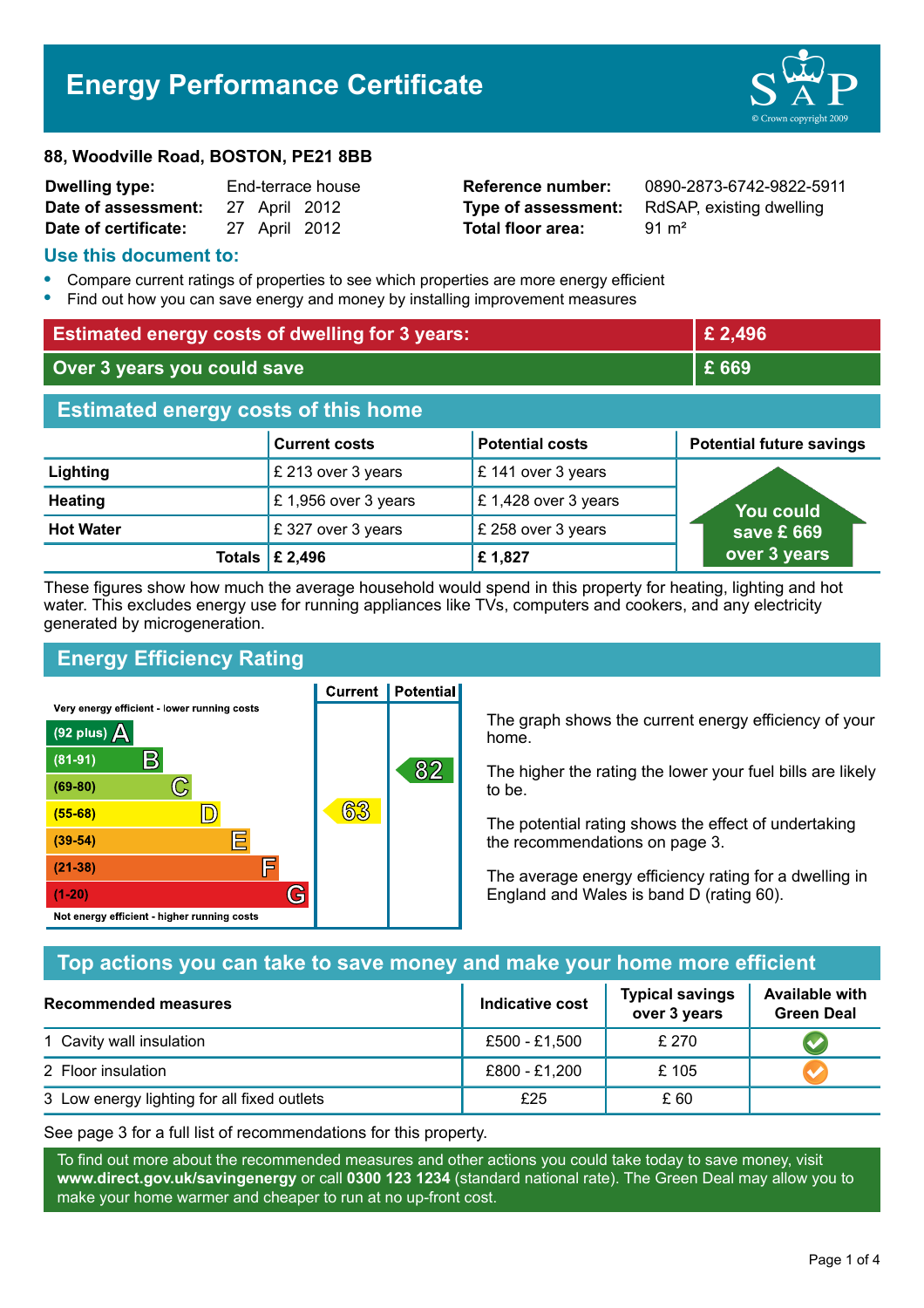## **Summary of this home's energy performance related features**

| <b>Element</b>        | <b>Description</b>                             | <b>Energy Efficiency</b> |
|-----------------------|------------------------------------------------|--------------------------|
| Walls                 | Cavity wall, as built, no insulation (assumed) | ★★☆☆☆                    |
| Roof                  | Pitched, 100 mm loft insulation                | ★★★☆☆                    |
|                       | Flat, limited insulation (assumed)             | ★☆☆☆☆                    |
| Floor                 | Solid, no insulation (assumed)                 |                          |
| Windows               | Mostly double glazing                          | ★★★☆☆                    |
| Main heating          | Boiler and radiators, mains gas                | ★★★★☆                    |
| Main heating controls | Programmer, room thermostat and TRVs           | ★★★★☆                    |
| Secondary heating     | None                                           |                          |
| Hot water             | From main system                               | ★★★★☆                    |
| Lighting              | Low energy lighting in 50% of fixed outlets    | ★★★★☆                    |

Current primary energy use per square metre of floor area: 231 kWh/m² per year

The assessment does not take into consideration the physical condition of any element. 'Assumed' means that the insulation could not be inspected and an assumption has been made in the methodology based on age and type of construction.

See addendum on the last page relating to items in the table above.

#### **Low and zero carbon energy sources**

Low and zero carbon energy sources are sources of energy that release either very little or no carbon dioxide into the atmosphere when they are used. Installing these sources may help reduce energy bills as well as cutting carbon. There are none provided for this home.

## **Opportunity to benefit from a Green Deal on this property**

The Green Deal may enable owners and occupiers to make improvements to their property to make it more energy efficient. Under a Green Deal, the cost of the improvements is repaid over time via a credit agreement. Repayments are made through a charge added to the electricity bill for the property. To see which improvements are recommended for this property, please turn to page 3. You can choose which improvements you want to install and ask for a quote from an authorised Green Deal provider. They will organise installation by an authorised Green Deal installer. If you move home, the responsibility for paying the Green Deal charge under the credit agreement passes to the new electricity bill payer.

For householders in receipt of income-related benefits, additional help may be available.

To find out more, visit **www.direct.gov.uk/savingenergy** or call **0300 123 1234**.

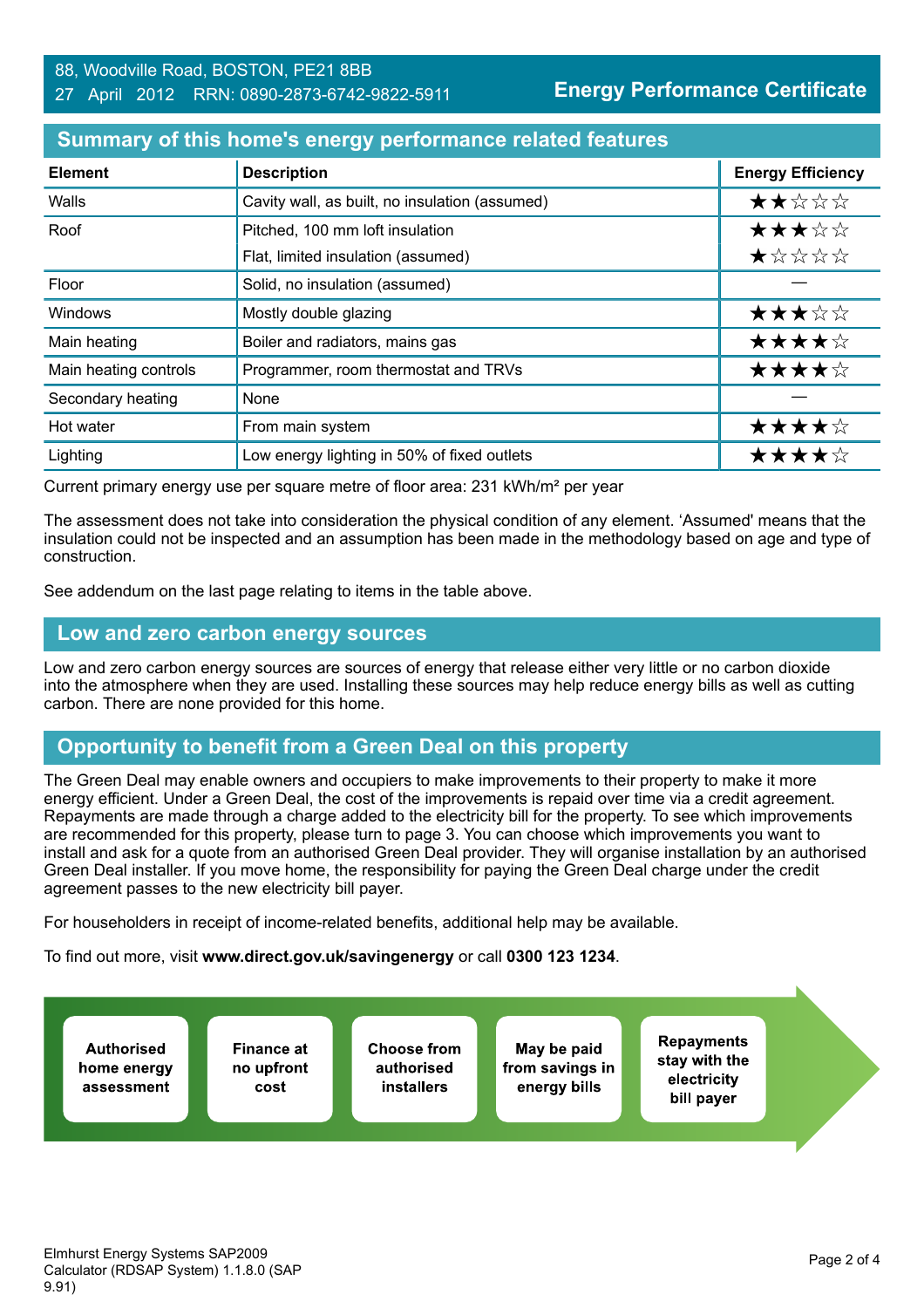#### 88, Woodville Road, BOSTON, PE21 8BB 27 April 2012 RRN: 0890-2873-6742-9822-5911

## **Recommendations**

The measures below will improve the energy performance of your dwelling. The performance ratings after improvements listed below are cumulative; that is, they assume the improvements have been installed in the order that they appear in the table. Further information about the recommended measures and other simple actions you could take today to save money is available at **www.direct.gov.uk/savingenergy**. Before installing measures, you should make sure you have secured the appropriate permissions, where necessary. Such permissions might include permission from your landlord (if you are a tenant) or approval under Building Regulations for certain types of work.

Measures with a green tick  $\bullet$  are likely to be fully financed through the Green Deal since the cost of the measures should be covered by the energy they save. Additional support may be available for homes where solid wall insulation is recommended. If you want to take up measures with an orange tick  $\bullet$ , be aware you may need to contribute some payment up-front.

| <b>Recommended measures</b>               | <b>Indicative cost</b> | <b>Typical savings</b><br>per year | <b>Rating after</b><br>improvement | <b>Green Deal</b><br>finance |
|-------------------------------------------|------------------------|------------------------------------|------------------------------------|------------------------------|
| Cavity wall insulation                    | £500 - £1,500          | £ 90                               | C69                                | $\blacktriangledown$         |
| Floor insulation                          | £800 - £1,200          | £ 35                               | C71                                |                              |
| Low energy lighting for all fixed outlets | £25                    | £ 20                               | C72                                |                              |
| Solar water heating                       | £4,000 - £6,000        | £ 23                               | C73                                |                              |
| Solar photovoltaic panels, 2.5 kWp        | £9,000 - £14,000       | £214                               | <b>B82</b>                         |                              |

#### **Alternative measures**

There are alternative measures below which you could also consider for your home.

**•** External insulation with cavity wall insulation

## **Choosing the right package**

Visit **www.epcadviser.direct.gov.uk**, our online tool which uses information from this EPC to show you how to save money on your fuel bills. You can use this tool to personalise your Green Deal package. **Public services all in one place** provided by Public services all in one place

| <b>Green Deal package</b>          | Typical annual savings |
|------------------------------------|------------------------|
| Cavity wall insulation             | Total savings of £90   |
| Electricity/gas/other fuel savings | £0/£90/£0              |

**Directgo** 

You could finance this package of measures under the Green Deal. It could **save you £90 a year** in energy costs, based on typical energy use. Some or all of this saving would be recouped through the charge on your bill.